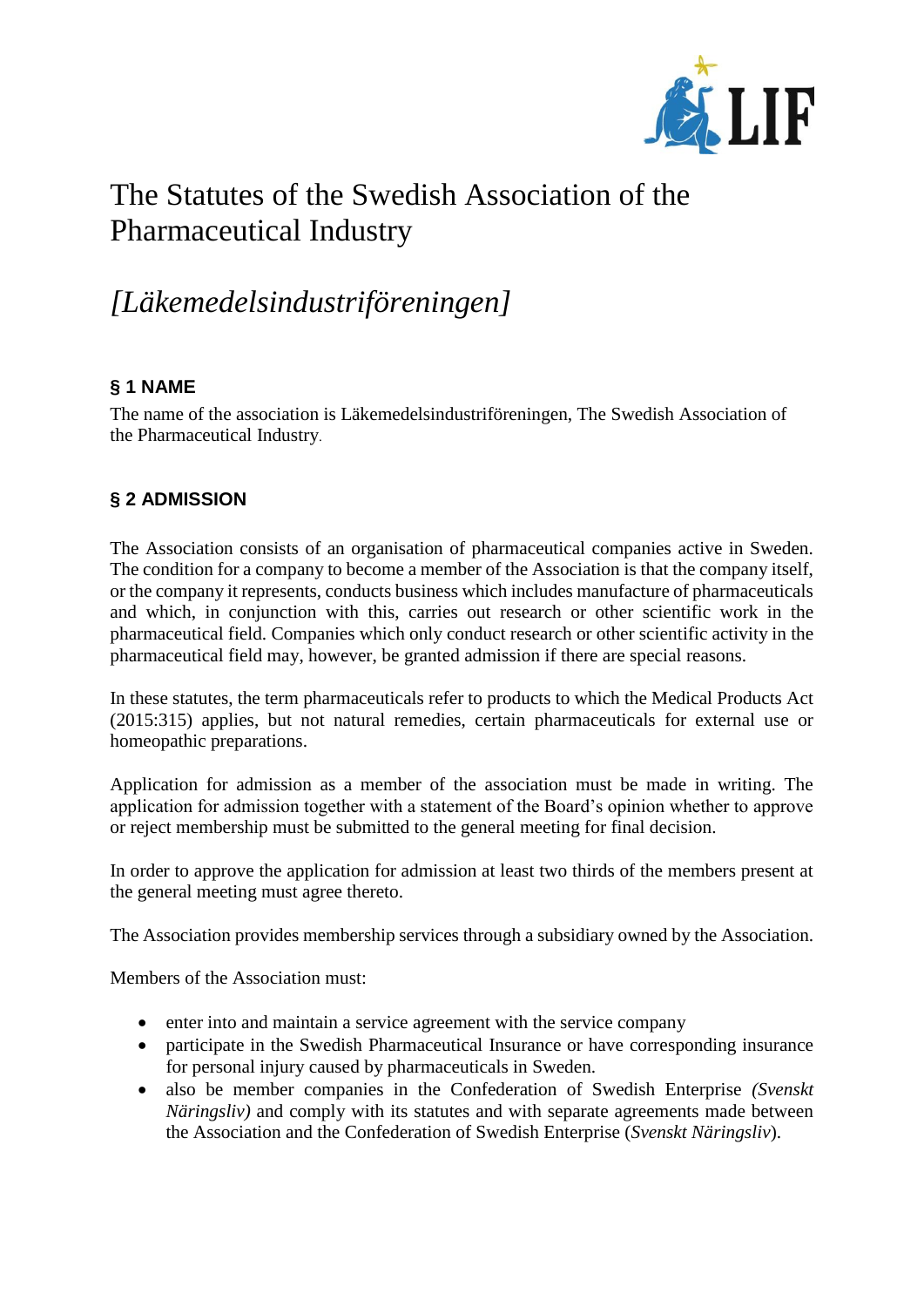## **§ 3 OBJECT**

The object of the Association is to protect and promote the trade interests of its members. In order to achieve this object, the association shall:

- promote the development of ethical principles in the pharmaceutical field
- provide domestic and international authorities and other associations with opinions and investigations concerning the pharmaceutical industry
- otherwise, initiate and conduct active work on issues which are important to the members.

The work of the association does not include collective agreement issues and must not aim at such competition-restricting measures as are referred to in the fair-trade legislation in force.

The Association is a member of the Confederation of Swedish Enterprise (*Svenskt Näringsliv*).

## **§ 4 REGISTERED OFFICE**

The registered office of the Association shall be in Stockholm.

#### **§ 5 TERMINATION OF MEMBERSHIP**

Members may terminate their membership with the Association through written request to the Board of Directors. The member requesting termination shall be deemed to have terminated membership with the Association upon the expiry of the ninth calendar month calculated commencing on the calendar month immediately following the month in which the request for termination was received by the Board.

## **§ 6 EXPULSION AND DISCIPLINARY MEASURES**

A member may be expelled from the association:

- 1. if he ceases with activities as described in § 2 above;
- 2. if he has grossly, or repeatedly, broken the Association's statutes or decisions or otherwise counteracted the objectives of the association;
- 3. if he does not discharge his financial obligations to the Association or its subsidiaries;
- 4. if he is otherwise guilty of serious disloyalty to the Association;
- 5. if the Board proposes expulsion of a member because the Board considers that continued membership may cause damage to the Association.

A proposal that a member be expelled from the Association may be made by the Board or, with exception to the provisions set forth in point 5 above, by two directors who have submitted a signed, written communication to the general meeting.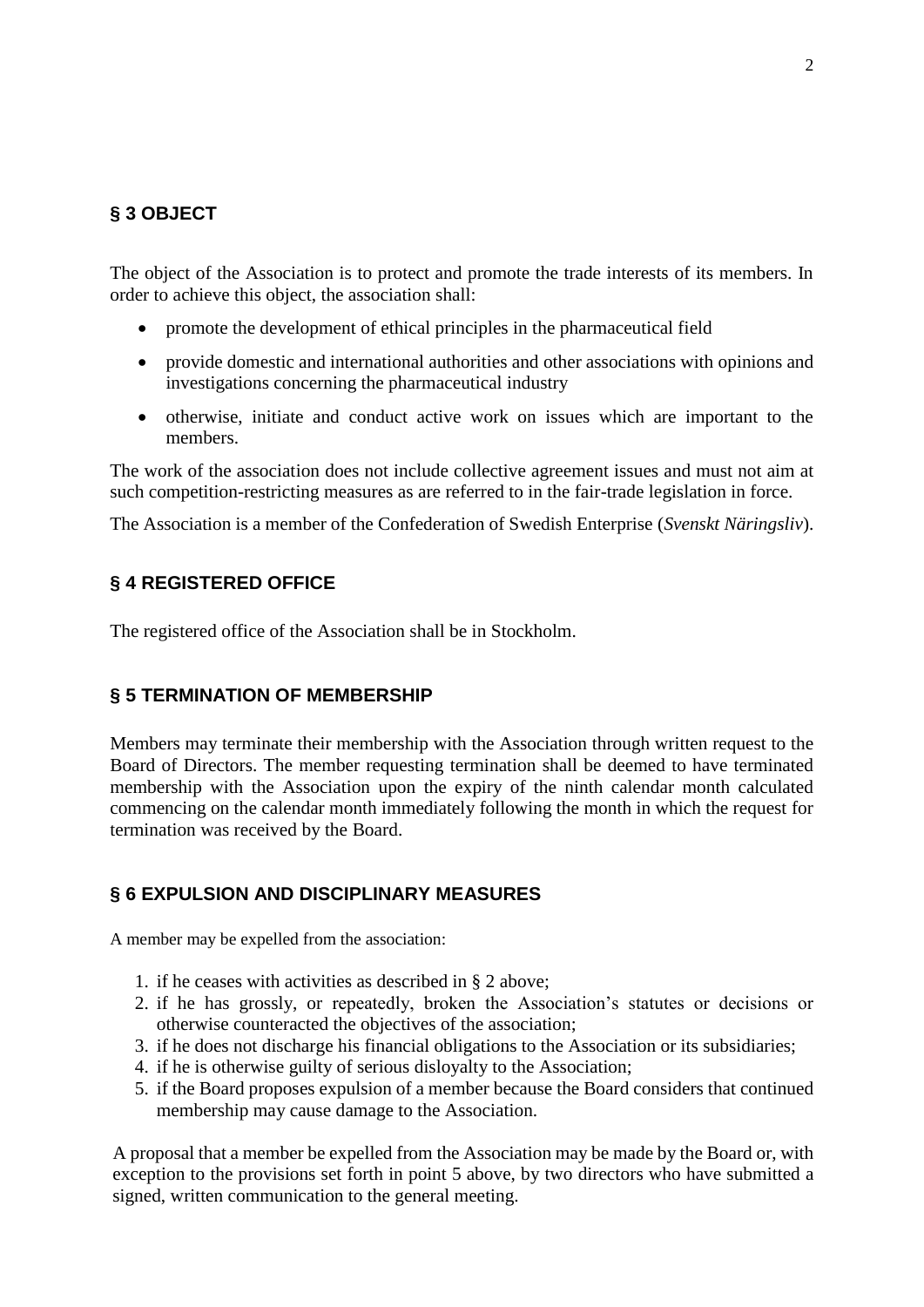Approval of a proposal that a member be expelled from the Association requires that at least two thirds of the members present at the general meeting agree thereto. A proposal that a member shall be expelled must not be submitted to the general meeting before the member, whose expulsion is proposed, has had the opportunity to express an opinion on the proposal and been provided with reasonable time for this purpose.

The main rule is that resolutions concerning expulsion of members from the Association take effect immediately. However, if there are special circumstances, the general meeting may pass the resolution that expulsion shall take place at a later date decided by the general meeting which, however, may not be later than nine months from the date on which the resolution was passed.

Where a member disregards the obligations required as a member of the Association, but there are no grounds for expulsion, the Board may decide that the membership shall be temporarily suspended or issue an admonition or warning. Suspension shall be limited to a defined period and not more than six months. During this period, the member shall not be entitled to exercise rights as a member of the Association.

Before the Board takes a decision regarding the issuance of an admonition or warning, the member against whom criticism has been directed, must be provided with an opportunity to express his opinion on the matter.

## **§ 7 ECONOMIC EFFECTS OF TERMINATION AND EXPULSION**

Members who terminate their membership in the Association or are expelled, are not entitled to any share of the assets and profits of the Association. Such members shall, in accordance with the statutes, pay any annual fees fixed by the Association and any service fee determined by the service company up to the time when membership ceases.

## **§ 8 ELECTION OF THE BOARD**

The Board of the Association shall consist of at least eight and at the most 14 directors. The number of directors shall be decided annually at the Annual General Meeting of the Association.

The Board directors should be appointed in such a manner that they represent a balanced distribution representing the members of the Association.

The Board of the Association shall be elected annually at the Annual General Meeting of the Association for the period until the next Annual General Meeting of the Association has been held. At the Annual General Meeting of the Association, the chairman of the Board and the vice-chairman are elected from the directors appointed by the meeting.

If the chairman and the vice-chairman resign during their terms of office, the Board may inter se elect the chairman for the period until the next Annual General Meeting.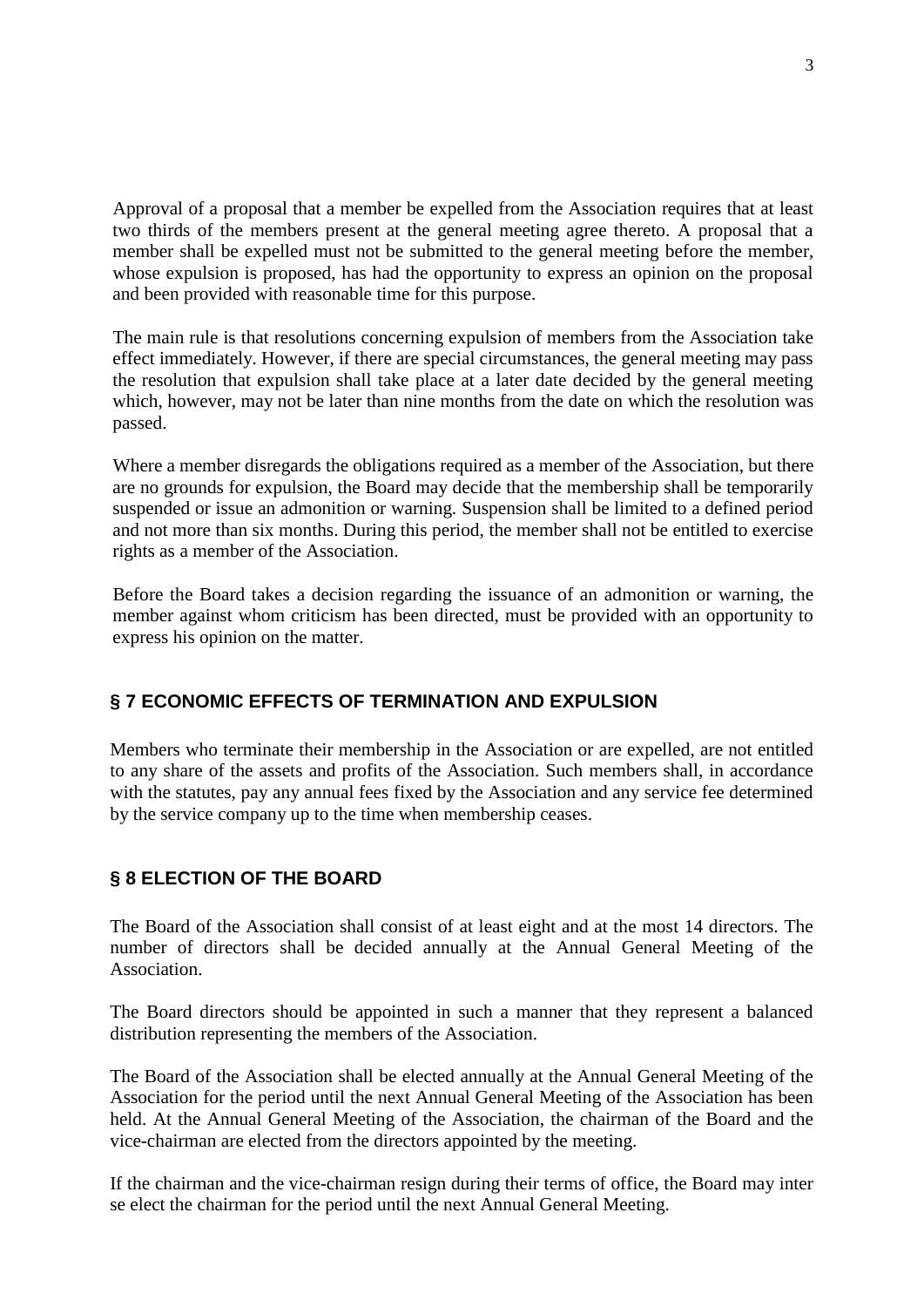## **§ 9 DUTIES OF THE BOARD**

The Board is responsible for organisation of the Association and the administration of the affairs of the Association. In particular, the Board is obliged to:

- adopt rules and procedures for its work on an annual basis,
- appoint and dismiss directors general for the Association and adopt guidelines and instructions for the director general's management of the Association's dayto day affairs. Where the Board finds appropriate, it may also appoint an assistant director general,
- to establish the Association's long-term strategy through decisions on the direction of the Association,
- to determine, where necessary, whether to establish working groups and networks. Working instructions are to be established only to the extent the Board finds appropriate,
- establish guidelines for the asset management of the Association,
- continuously follow the asset management of the Association,
- monitor that the director general conducts operations in accordance with the statutes of the Association and long-term strategy; and
- give opinions to general meetings regarding applications for membership in the Association.

In order to prepare for the election of a new Board, an election committee is appointed at the Annual General Meeting of the Association. The election committee shall consist of three directors, of which two are appointed by the meeting and one by the Board. The director appointed by the Board shall also be the chairman of the election committee and shall be elected for one year at a time and not more than for two consecutive years.

The chairman of the Board acts as a representative at general meetings of the Confederation of Swedish Enterprise (Svenskt Näringsliv) and, when applicable, is a director or alternate director on its board.

#### **§ 10 BOARD MEETINGS**

The chairman of the Board shall ensure that the Board holds at least four ordinary meetings per year. Extraordinary meetings shall be held when the chairman, the Director General or at least three of the directors so wish. Notice to attend the Board meetings shall be sent out if possible at least one week before the meeting is to be held and contain information concerning the matters that are to be taken up for consideration.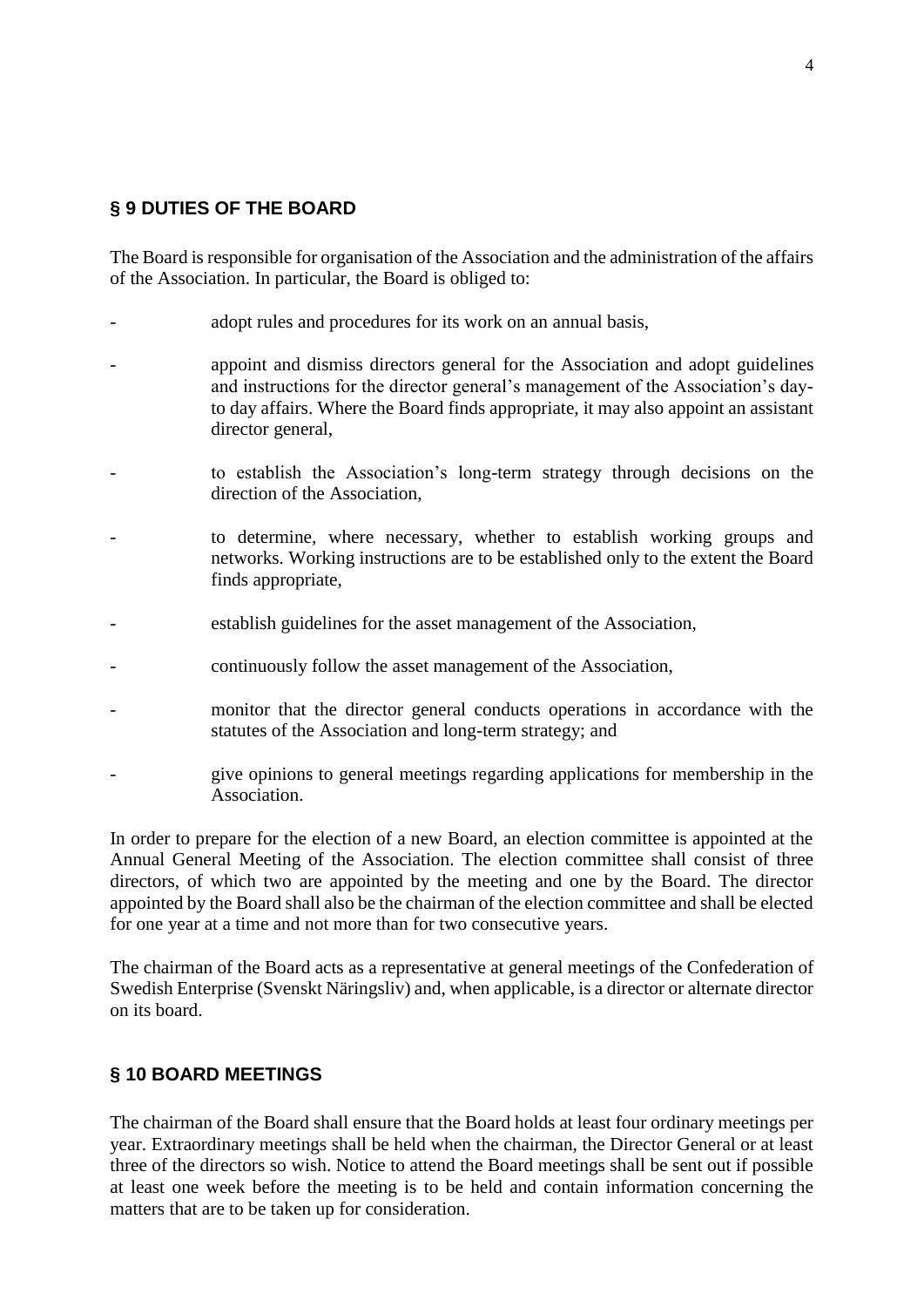The Board is quorate when at least half of its directors are present. Each director on the Board has one vote. The Board takes decision subject to a relative majority. If the number of votes is equal, the chairman has the casting vote. When addressing matters related to any individual director of the board, such director may not participate.

The chairman or Director General may, for information or discussion of a particular matter, summon third parties to the Board meetings.

Minutes shall be kept of Board meetings. A director who has participated in the determination of the matter is deemed to have supported it in the decision recorded in the minutes, provided the director has not had recorded any objection. The minutes shall be attested by the chairman and one director elected at the meeting.

#### **§ 11 SIGNING ON BEHALF OF THE ASSOCIATION**

In addition to the Board, signing on behalf of the Association may be carried out by two directors of the Board signing jointly.

However, the Board may authorize another person to sign on behalf of the Association.

#### **§ 12 DIRECTOR GENERAL**

In order to process the daily affairs of the Association, the Director General shall organize and run a secretariat and establish networks of experts and working groups to the extent and within the economic framework that the Board decides.

Where an Assistant Director General is appointed, the Assistant Director General will assume the duties of the Director General in the event the Director General is unable to perform the duties.

The Director General and the Assistant Director General have the powers and the duties assigned them in accordance with the Swedish Companies Act applicable from time to time.

#### **§ 13 FINANCIAL YEAR AND ANNUAL REPORT**

The Association's financial year consists of the calendar year.

For each financial year the Board and Director General shall submit an annual report before the end of April. This consists of the profit and loss statement, the balance sheet and the administration report.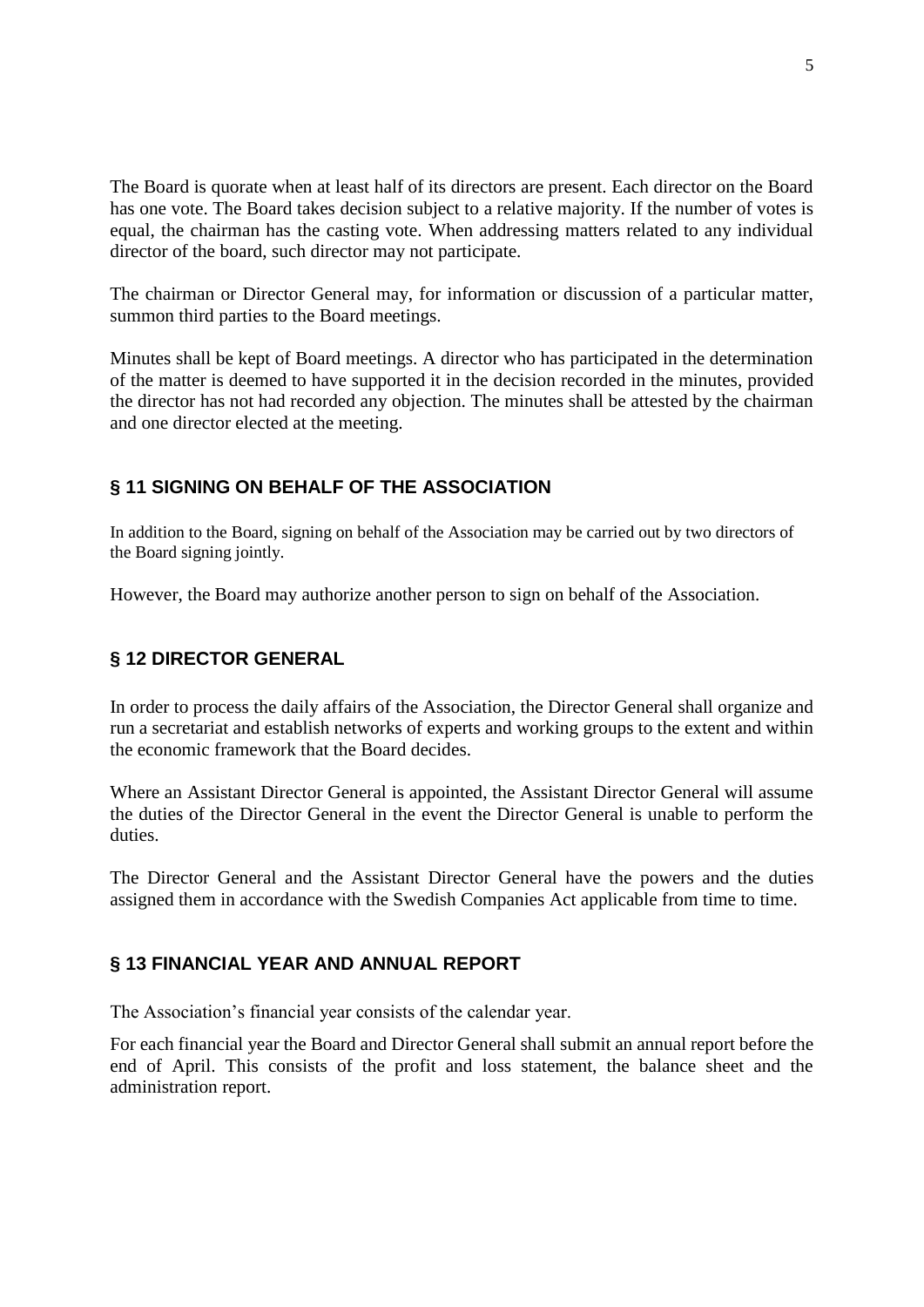## **§ 14 AUDIT**

In order to review the administration of the Board and the accounts of the Association, an auditor and a deputy auditor shall be appointed annually at the Annual General Meeting of the Association for the period until the next Annual General Meeting of the Association. Both shall be authorised public accountants.

Each financial year, the auditor shall submit an audit report in which a discharge from liability for the Board and the Director General is recommended or opposed**.**

## **§ 15 FEES**

Each member is obliged to pay:

- a membership fee to the Association the amount of which shall be established at the Annual General Meeting of the Association
- a service fee determined by the service company
- fees to the Confederation of Swedish Enterprise in accordance with its statutes

Membership and service fees must be paid by 30 June in the year to which the fees relate.

#### **§ 16 ANNUAL GENERAL MEETING OF THE ASSOCIATION**

The Annual General Meeting of the Association shall be held annually in Stockholm in May or June.

The following matters shall be considered at the Annual General Meeting of the Association:

| 1.  | Opening of the meeting, which is done by the chairman of the Board or, if he is                                                   |
|-----|-----------------------------------------------------------------------------------------------------------------------------------|
|     | prevented from attending, the vice-chairman or, if he is not present either, by the                                               |
|     | director present who has served most years on the Board.                                                                          |
| 2.  | Preparation of the list of voters and a list of others present.                                                                   |
| 3.  | Election of chairman of the meeting.                                                                                              |
| 4.  | Election of secretary and keeper of the minutes.                                                                                  |
| 5.  | Election of two persons who, in addition to the chairman of the meeting, will verify the<br>minutes.                              |
| 6.  | Determination of whether notice convening the general meeting has taken place in<br>accordance with the statutes.                 |
| 7.  | Presentation of the administration report and the audit report.                                                                   |
| 8.  | Matter of adopting the balance sheet and the decision to be made as a result of profit or<br>loss according to the balance sheet. |
| 9.  | Matter of discharge of liability of the directors and the Director General.                                                       |
| 10. | Matter of whether, and if so, how much remuneration is to be paid to the directors of<br>the Board.                               |
| 11. | Decision about the number of Board directors.                                                                                     |
| 12. | Election of directors of the Board for the period until when the next Annual General<br>Meeting of the Association has been held. |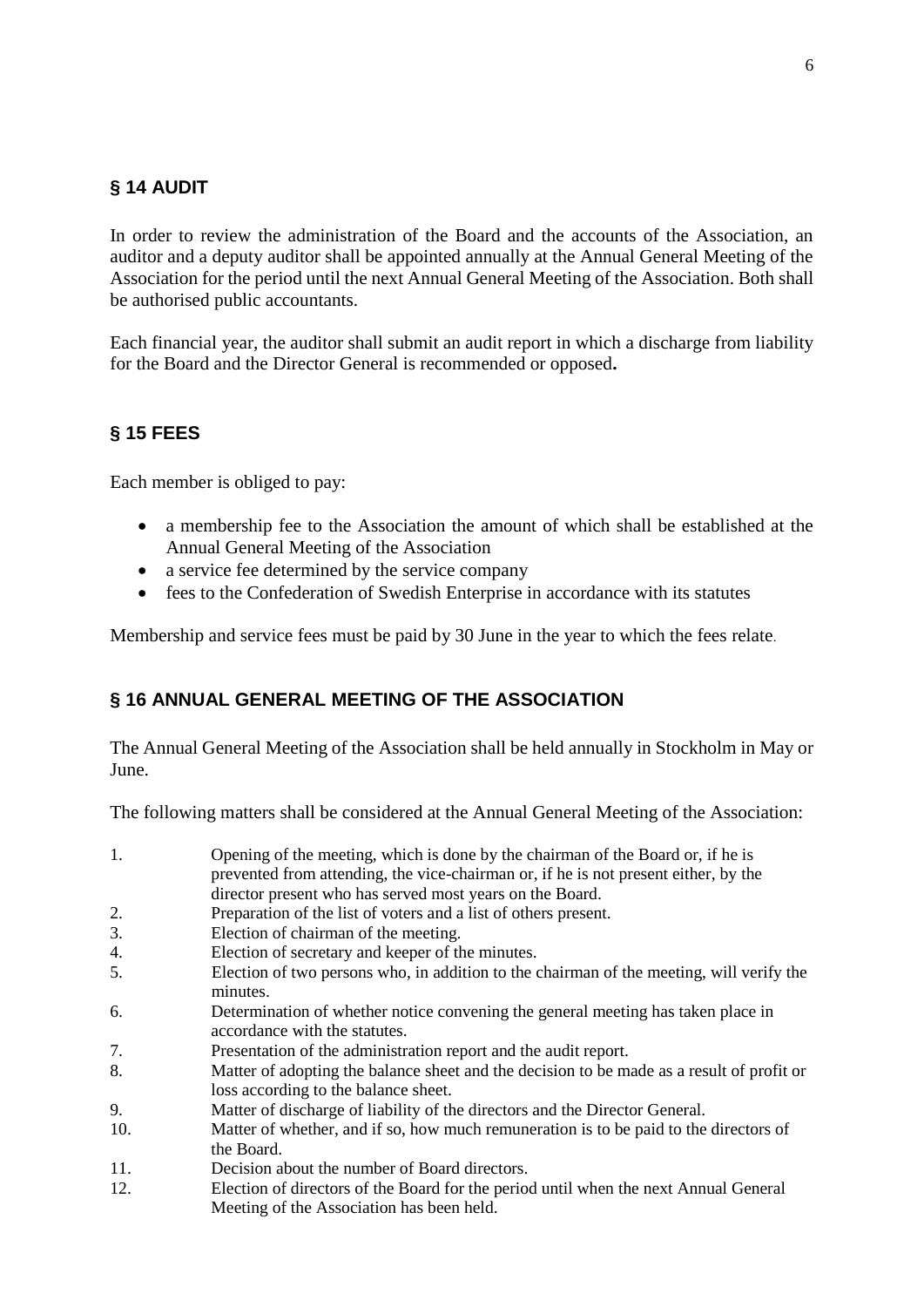- 13. Election of two of those appointed at the meeting as directors of the Board to be chairman and vice-chairman of the Board respectively for the period until when the next Annual General Meeting of the Association has been held.
- 14. Election of accountant and accountant deputy.
- 15. Election of two persons to be directors of the election committee and notification of the director of the election committee nominated by the Board.
- 16. Decision about the amount of the annual fee.
- 17. Other matters.

Matters which have not been listed in the notice to attend the meeting and which, according to these statutes, are not to be dealt with immediately at the meeting, may not be taken up for decision if all the members are not represented at the meeting and consent that the matter is decided upon immediately.

## **§ 17 EXTRAORDINARY GENERAL MEETING OF THE ASSOCIATION**

Extraordinary General Meetings of the Association shall be held when the Board deems necessary.

It is the duty of the Board to give notice to attend Extraordinary General Meetings of the Association to members as soon as demanded by the Association's auditors or by at least one fifth of the all the members of the Association and they state the matter or matters which they wish to be addressed at the meeting.

## **§ 18 NOTICE TO ATTEND GENERAL MEETINGS OF THE ASSOCIATION**

In notices to attend Annual General Meetings of the Association, particular emphasis is to be placed on the matters which, pursuant to § 16, paragraph three, point 17, are to be presented at the meeting of the Association. The proposal for the election committee is sent out simultaneously with the notice convening the Annual General Meeting.

Notices to attend the Extraordinary General Meetings of the Association shall list the matter or matters which are to be submitted at the meeting of the Association.

Extraordinary General Meetings of the Association may not take decisions on matters other than those listed in the notice to attend the meeting.

Notices to attend general meetings of the Association shall be given in writing. Written notice shall also be deemed to include messages sent by email. Notices shall be addressed to the Member's CEO.

The prescribed measures for notices to attend meetings must be taken not less than two weeks before Annual General Meetings of the Association and not less than one week before Extraordinary General Meetings of the Association.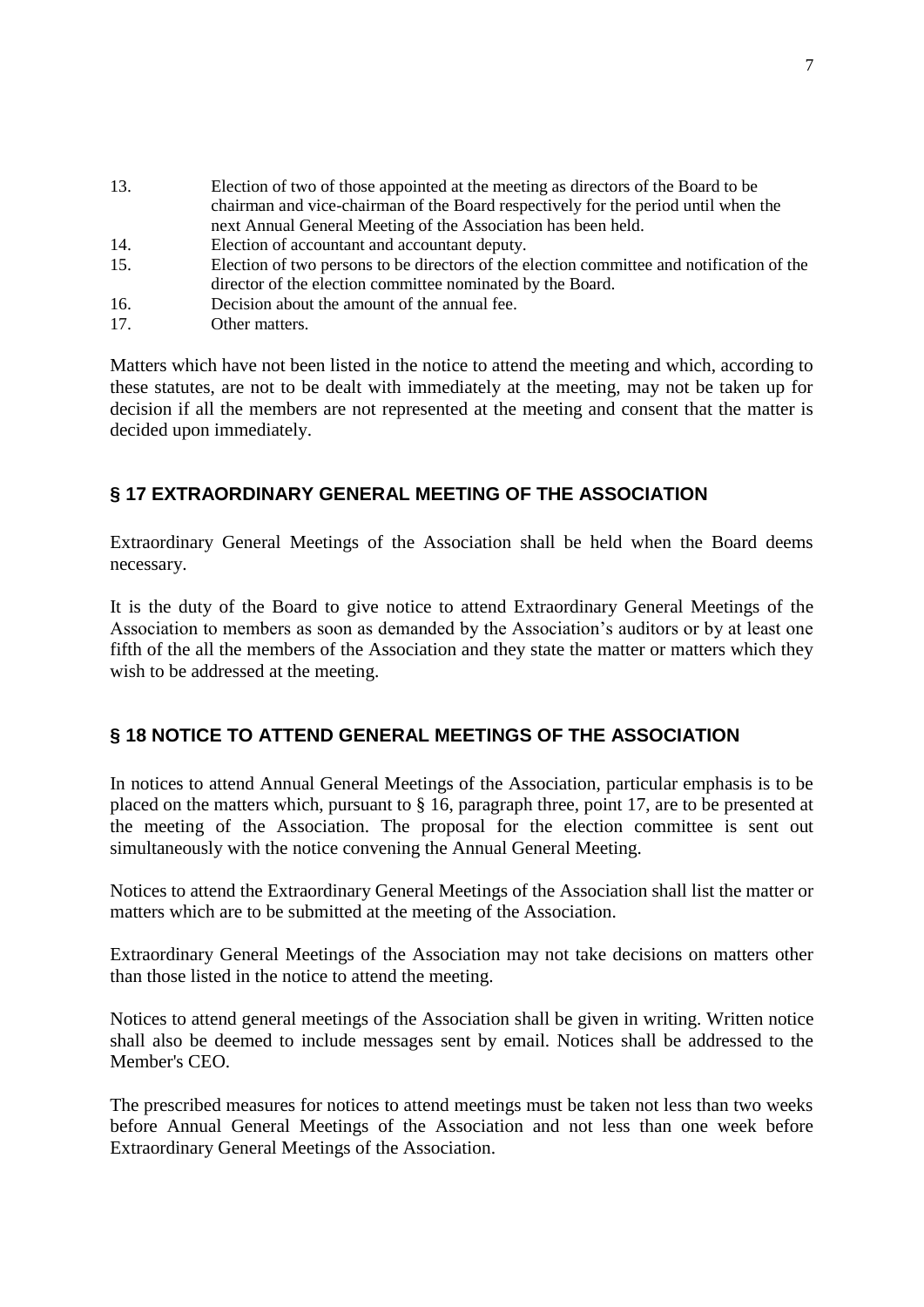## **§ 19 RIGHT TO VOTE AT GENERAL MEETINGS OF THE ASSOCIATION**

Every member of the Association has one vote at general meetings. Members may be represented by an authorized representative.

## **§ 20 DECISIONS AT THE GENERAL MEETING OF THE ASSOCIATION**

Decisions at general meetings are adopted after voting by open ballot, provided that at least one fifth of the members present at the general meetings do not request voting by secret ballot.

Decisions at general meetings are adopted subject to an ordinary majority unless stipulated otherwise in these statutes.

Modification of, or addition to, these statutes requires decisions from two general meetings. The second general meeting may not be held earlier than three months after the first general meeting. These decisions require that at both general meetings at least two thirds of the members present at the general meeting agreed thereto.

Amendments of the statutes must be approved by the Confederation of Swedish Enterprise (Svenskt Näringsliv).

Dissolution of the Association requires decisions from two general meetings of the Association. The second general meeting of the Association may not be held earlier than three months after the first general meeting. These decisions require that at both general meetings at least two thirds of the members present at the general meeting agreed thereto.

## **§ 21 DISTRIBUTION OF PROFIT IN DISSOLUTION OF THE ASSOCIATION**

In the event of dissolution of the Association, any profit remaining after payment of the Association's debts shall be distributed to those who were currently members of the Association when the decision was taken to dissolve the Association. This distribution shall be made in proportion to the members' share of the service charge paid to the service company during the preceding financial year.

## **§ 22 CONFIDENTIALITY**

The internal affairs and proceedings of the Association are confidential and must not be disclosed to any third party by members or members' representatives.

This undertaking applies even when a member has withdrawn from the Association.

## **§ 23 DISPUTE**

Disputes between the Board or a director of the Board and a member, or between members concerning the validity, interpretation or application of these statutes, and all other legal matters